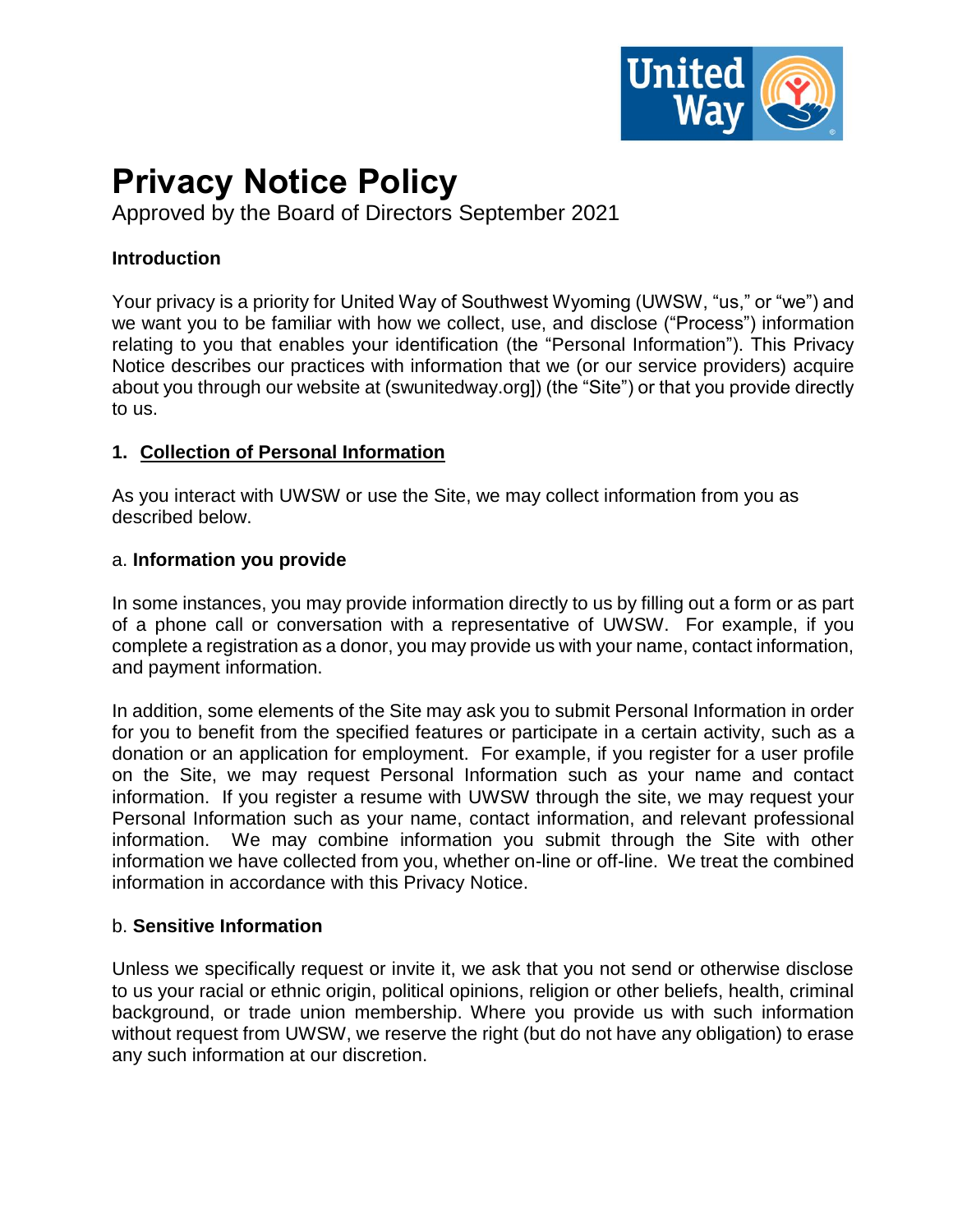

#### c. **Information About Minors**

The Site is not intended to acquire information concerning persons under the age of 16 and we do not not knowingly collect Personal Information online or through other means from persons in this age group. We reserve the right to delete any information identified as having been provided by such persons at our discretion.

#### d. **Passive Information Collection, Use, and Choices**

As you navigate the Site, certain Personal Information may be passively collected, meaning it is gathered without your actively providing it. This is done using the following techniques in the following ways:

- *IP Addresses:* An IP address is a unique identifier that certain electronic devices use to identify and communicate with each other on the Internet. When you visit the Site, we may view the IP address of the device you use to connect to the Internet. We use this information to determine the general physical location of the device and understand from what geographic regions our website visitors come. We also may use this information to enhance the Site.
- *Through your browser*: Certain information is collected by most browsers, such as your Media Access Control (MAC) address, computer type and operating system type and version screen resolution, and Internet browser type and version.
- *Cookies*: The Site may use "cookies" to help make sure the Site is meeting the needs of its users and to help us make improvements. Cookies are bits of text that are placed on your computer's hard drive when you visit certain websites. We may use cookies set by us on the Site to tell us, for example, whether you have visited us before or if you are a new visitor. We use third-party cookies set by our service provider, Google Analytics, to collect information about how visitors use the Site, including how long you spend on each page, and how you got to the Site. We do not use data collected by cookies to identify who you are.

You can refuse our use of some or all cookies by turning off the use of cookies in your web browser. If you use your browser settings to block all types of cookies you may not be able to access all or parts of the Site or functionality may be limited. You can set your browser to notify you before you receive a cookie, giving you the chance to decide whether to accept it. You can also set your browser to turn off cookies.

Changing your internet browser settings can prevent the use of cookies. Each browser has a different procedure for disabling the use of cookies. The Help function within your browser should tell you how.

You can visit<https://tools.google.com/dlpage/gaoptout> for information on how to opt out of Google Analytics cookies.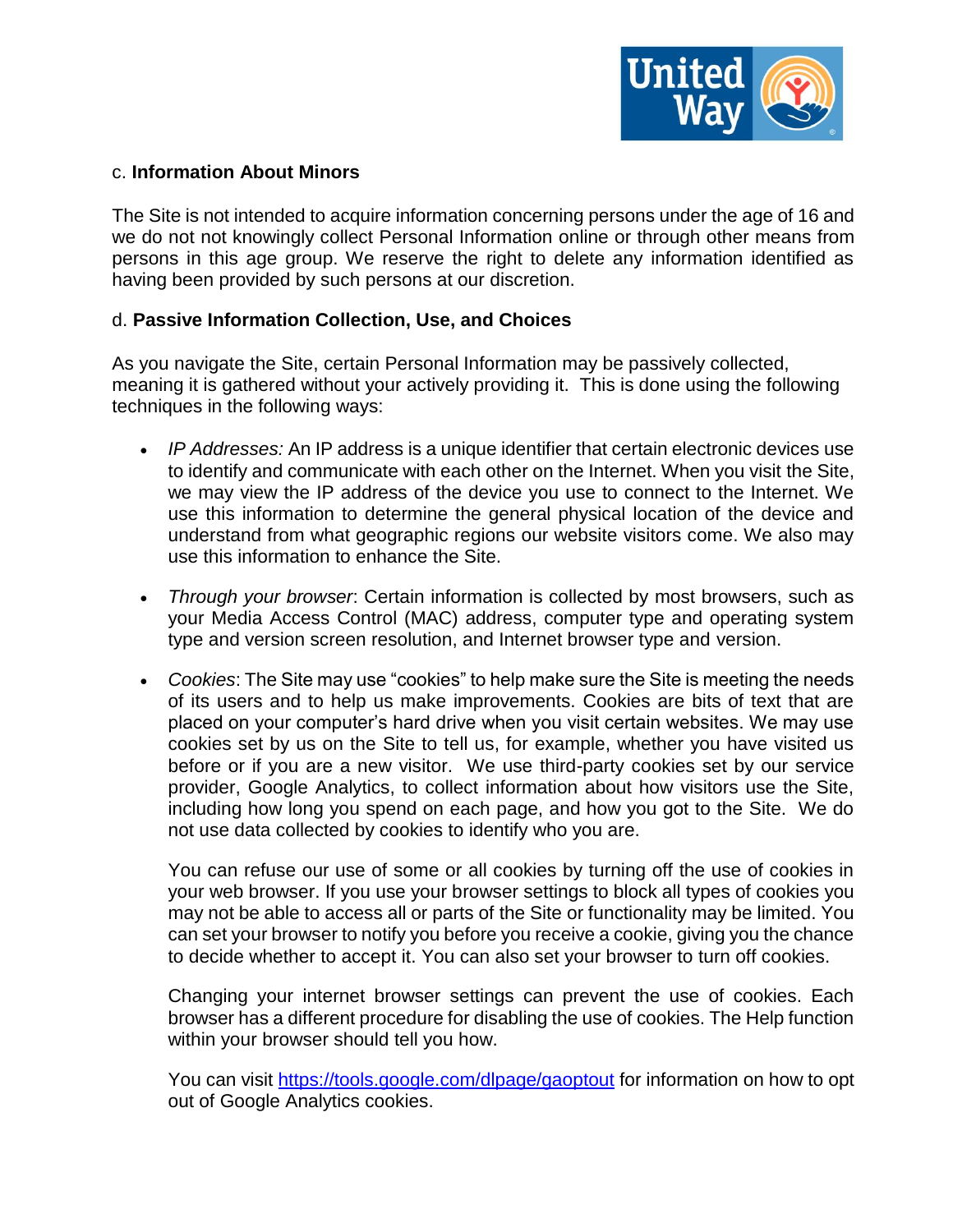

• *Web Beacons/Clear Gifs:* We may employ, and our third party advertising partners may employ, a software technology called web beacons, also referred to as clear gifs or web bugs, that help manage content on the Website by tracking the content that engages users. Clear gifs are tiny graphics with a unique identifier, similar in function to cookies, and are used to track the online movements of Web users. In contrast to cookies, which are stored on a user's computer hard drive, clear gifs are embedded invisibly on Web pages and are about the size of the period at the end of this sentence. We may also use clear gifs in our HTML-based emails to let us know which emails recipients have opened. This allows us to gauge the effectiveness of certain communications and the effectiveness of our marketing campaigns.

#### **2. How We Use the Information We Collect**

We use Personal Information for the purposes described in this Privacy Notice and as otherwise described to you at the point of collection.

Specifically, we may use Personal Information from or about you:

- i. to respond to your inquiries and fulfill your requests;
- ii. to process donations and transactions;
- iii. to transmit applications for employment;
- iv. to send you important information regarding our relationship with you or regarding the Site, changes to our terms, conditions, and policies, and other administrative information;
- v. if you choose to complete a survey, we may use the information for purposes of evaluating your feedback from the survey;
- vi. for our administrative and development purposes, such as data analysis, audits, recordkeeping, developing new products or services, enhancing the Site, improving our services, identifying Site usage trends, optimizing your experience on the Site
- vii. to ensure compliance with our legal obligations, as described in Section 4 below; and
- viii. if we intend to collect and use Personal Information for another purpose, we may seek your permission at the time the information is collected.

#### **3. Our Disclosure of Your Information**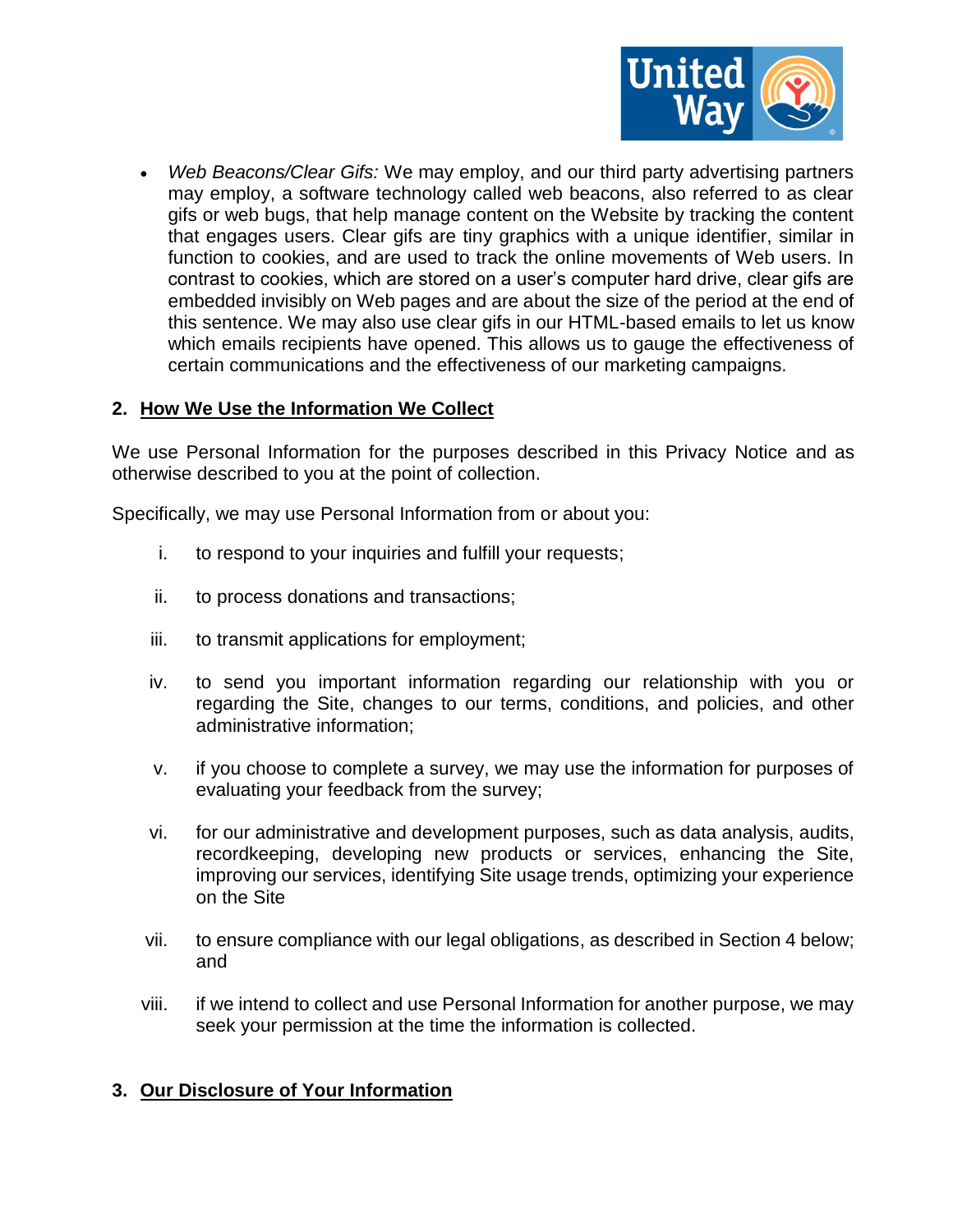

UWSW does not sell your Personal Information. We may share your Personal Information with third parties only as described in this Privacy Notice or as otherwise described at the point where we collect the information from you, including:

- i. to United Way Worldwide, in furtherance of the interests set forth in this Privacy Notice;
- ii. to the companies or individuals that we hire to provide services to us, such as background check services or website hosting services; data and donation processing; and
- iii. to a third party in the event of any reorganization, merger, sale, joint venture, assignment, transfer, or other disposition of all or any portion of our business, assets, or stock (including in connection with any bankruptcy or similar proceedings).

## **4. Uses and Disclosures to Comply with Laws**

We may use and disclose Personal Information we collect as we believe to be necessary or appropriate: (i) under applicable law, including laws outside your country of residence; (ii) to comply with legal process; (iii) to respond to requests from public and government authorities, including public and government authorities outside your country of residence; (iv) to enforce our terms and conditions; (v) to protect our operations or those of any of our affiliates; (vi) to protect our rights, privacy, safety, or property, and/or that of our affiliates, you, or others; and (vii) to allow us to pursue available remedies or limit the damages that we may sustain.

#### **5. Where Your Information is Processed**

UWSW is based in the United States. No matter where you are located, your Personal Information will be collected and processed in the United States. The laws of the United States and other countries governing data protection may not be as comprehensive or as protective as the laws in the country where you live.

# **6. Security**

UWSW will take reasonable steps to protect the information it collects from loss, misuse, and unauthorized access, disclosure, alteration, or destruction. UWSW also uses reasonable efforts to ensure that its website is generally available to access information concerning its privacy practices. However, there will be occasions when access to the Site will be interrupted or unavailable. UWSW will use reasonable efforts to minimize such disruption where it is within its reasonable control. You agree that UWSW shall not be liable to you for any modification, suspension or discontinuance of the Site.